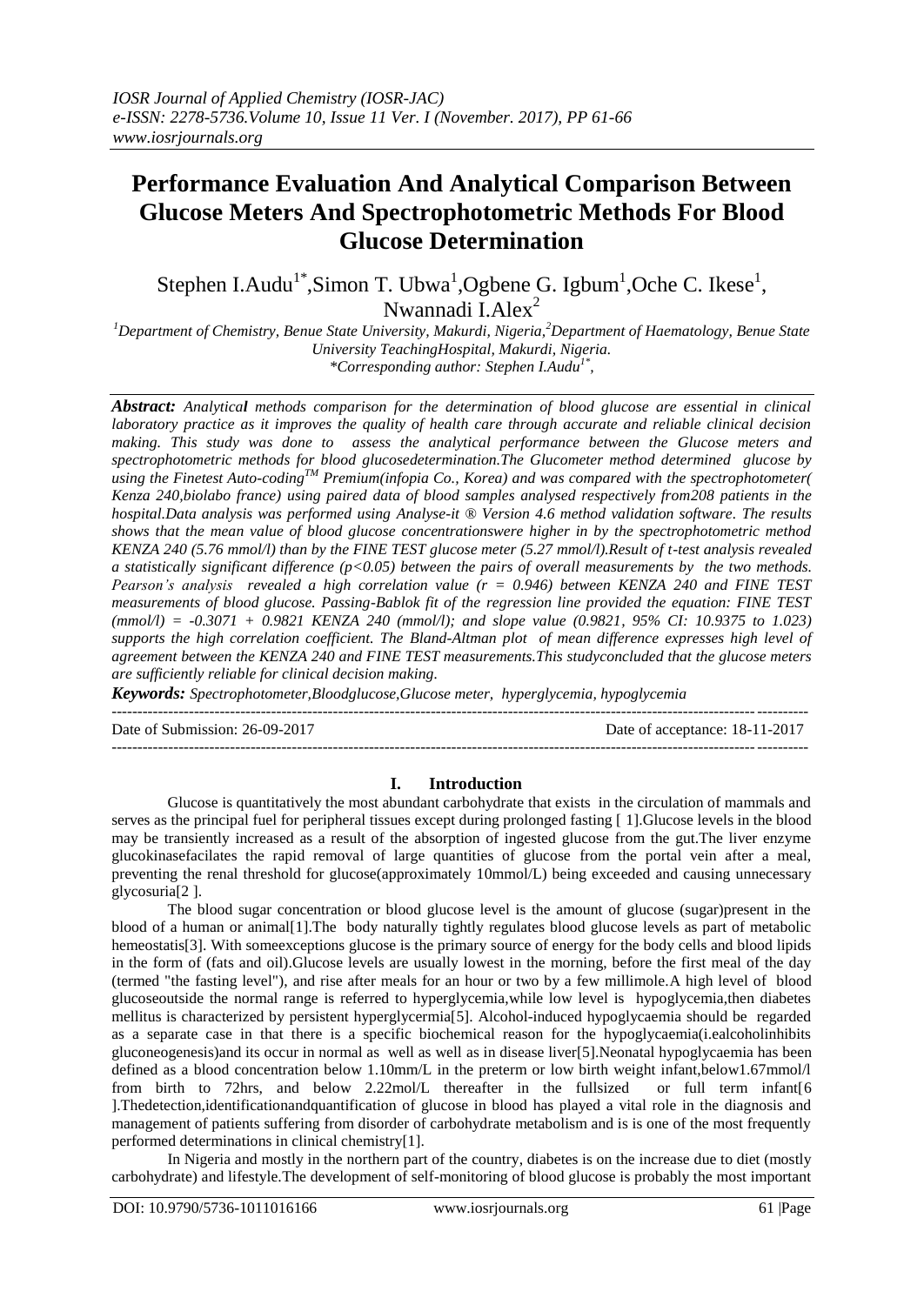advance in controlling diabetes since the discovery of insulin in the 1920s and provides the ability for diabetes patients to test their own blood glucose and adjust insulin dosage to control their glucose needs[7].Glucose meters have now found a wide range of applications in medicine both for diagnostic purposes in identifying hypoglycemia and hyperglycermia in the emergency room and physician's office and for managementof tight glycemic control in in intensive care units[8].For accuracy determination,glucose levels from the same specimen would ideally be compared by analysis on the glucose meter and by reference or comparative method[8]. There are physical differences between the glucose concentration in serum/plasma and a whole blood as well as venous compared to capillary.Glucose equilibrates into the aqueous portion of a blood sample.the concentration of water in serum/plasma differs from the concentration of water in the cellular portion of the blood,erythrocyte contain lipid membranes and high levels of hemoglobin protein that exclude water[9].so the water content of a specimen will vary based on the the hematocrit(erythrocyte percentage).Serum/plasma thus has a higher water content and therefore higher glucose concentration by approximately 11-12% compared to whole blood at a normal hematocrit of 45%[9].

## **II. Materials And Methods**

#### **2.1. Study Setting and Design**

The study was carried out at the chemical pathology laboratory of the Benue StateUniversityTeaching hospital makurdi.This studywas conducted from November 2015 toOctober 2016.A total of208 patients were randomly sampled at the Benue State University Teaching Hospital,Makurdi during the study period. The study was approved by the Health Research and Ethics Committee of the Hospital.

## **2.2. Determination of Blood Glucose**

The two methods were compared for blood glucose determinations, they include the strip glucose meter method using the Finetest Auto-coding<sup>TM</sup> Premium (infopia Co., Korea), blood glucose monitoring system and the spectrophotometric method by KENZA 240TX (Biolabo, France).A total of 208 samples were analysed, and blood glucose was determined through the spectrophotometric method by measuring 1mL of the reagent to 10mL of the sample, and then incubated for 10 minutes at a temperature of 37 <sup>º</sup>C, the sample was inserted into the analyzer and the results read-off. Blood samples were placed on the glucometer strip and read.The spectrophotometric method involve the principle of glucose been oxidised by glucose oxidase to gluconic acid and hydrogen peroxide which in conjugation with peroxidase reacts with chloro-4-phenol and 4 amino antipyrine to form a red quinoneimine.glucose oxidase were glucose is oxidised by glucose oxidase to gluconic acid and hydrogen peroxide [10].

D- glucose + $O_2$  -  $D$ -gluconic acid +  $H_2O_2$ 

#### **2.3 Statistical analysis**

Data collected were collated on Microsoft Excel spread sheet and analysis was done using Analyse-it ® Version 4.6,(Analyse-it Leeds,UK)[11 ] A p-value of less than 0.05 (p < 0.05) was considered significant.The software supports the latest CLSI and industry-recognised protocols, enables the analyst to validate, verify and demonstrate analytical accuracy, precision, linearity, reference intervals, and diagnostic performance[ 11]

### **III. Results**

A total of 208 subjects were sampled and 416 paired data were obtained and analysed in this study.The results shows that a Bland-Altman error plot illustrated that >5.6mmol/l. (62.2%) data points were positive; indicating that KENZA 240 measurements overestimated FINETEST.The results (shows Table 1) that the mean value of blood glucose concentrations were higher in by the spectrophotometric method KENZA 240 (5.76 mmol/l) than by the FINE TEST glucose meter (5.27 mmol/l).Result of t-test analysis revealed a statistically significant difference  $(p<0.05)$  between the pairs of overall measurements by KENZA 240 and FINE TEST.Sensitivity/specificity analysis with the receiver operating characteristic (ROC) curves (Figures 3 and 4) was performed to determine relevant cut-off values that indicated 100% sensitivity for detecting high fasting blood sugar (FBS) -glucose concentration: FBS >5.6mmol/l. The results revealed that at >5.6mmol/lKENZA 240 and FINE TEST provided 100% sensitivity (Area under the Curve - AUC = 95.0%) was 62.2% and 98.50 specificity. Pearson's analysis (Figure 1) revealed a high correlation value ( $r = 0.946$ ) between KENZA 240 and FINE TEST measurements of blood glucose. Passing-Bablok fit of the regression line provided the equation: FINE TEST (mmol/l) = -0.3071 + 0.9821 KENZA 240 (mmol/l); and slope value (0.9821, 95% CI: 10.9375 to 1.023) supports the high correlation coefficient. The Bland-Altman plot (Figure 2) of mean difference expresses high level of agreement between the KENZA 240 and FINE TEST measurements. The average error in evaluating blood glucose with FINE TEST compared with evaluation with KENZA 240 (calculated by FINE TEST – KENZA 240) ranges between 3.24 to 8.90 mmol/l) (95% CI = -0.554 to -0.431).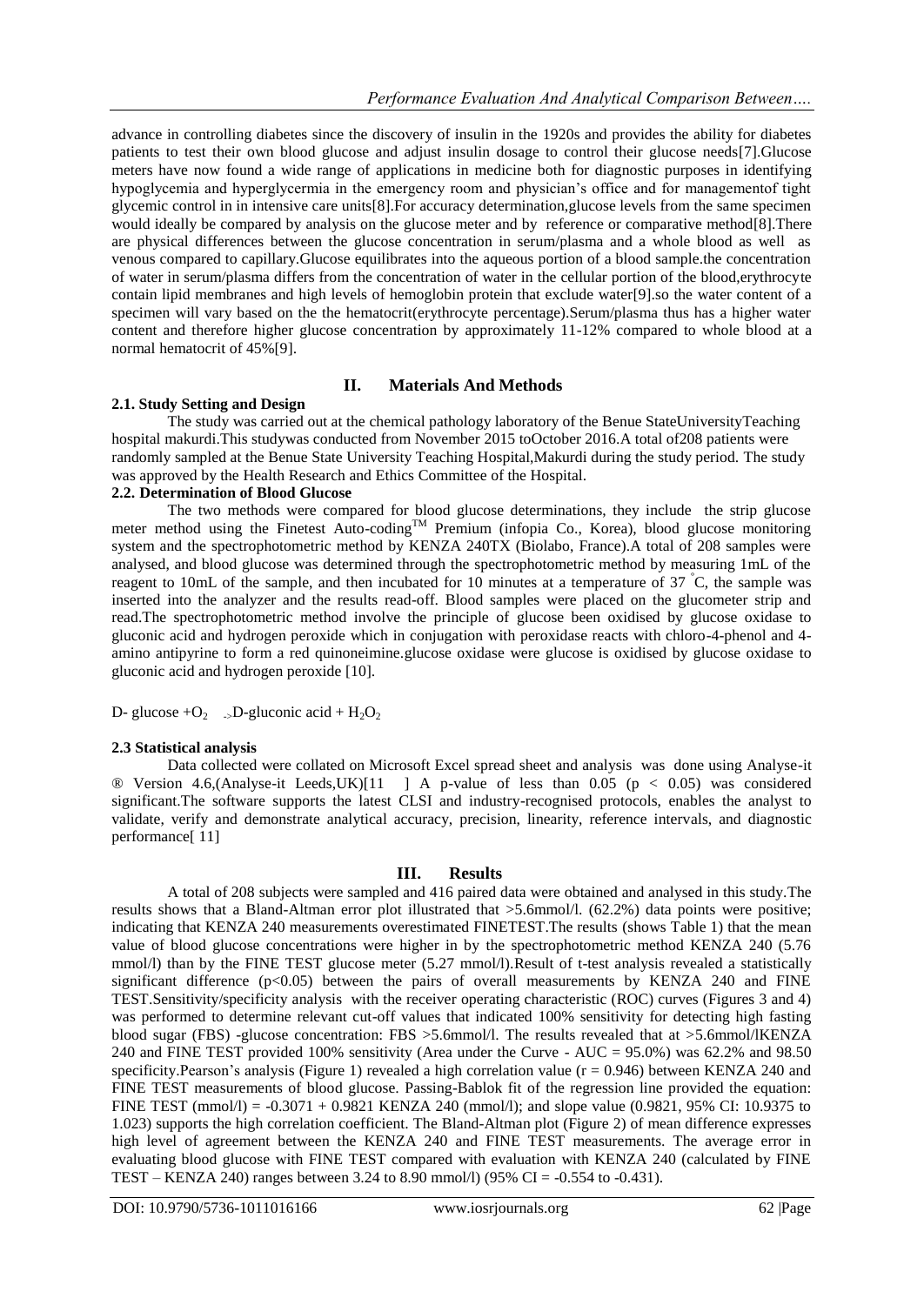| <b>Statistics</b> | <b>FINE TEST (mmol/l)</b> | KENZA 240 (mmol/l) |
|-------------------|---------------------------|--------------------|
| Minimum           | 3.10                      | 3.37               |
| Maximum           | 8.80                      | 9.00               |
| Mean              | 5.27                      | 5.76               |
| Mean SE           | 0.095                     | 0.098              |
| <b>SD</b>         | 1.11                      | 1.15               |
| Variance          | 1.23                      | 1.31               |
| <b>Skewness</b>   | 0.7                       | 0.7                |
| Kurtosis          | 0.43                      | 0.66               |

*Performance Evaluation And Analytical Comparison Between….*



**Table 1**:Descriptive statistics of blood glucose by methods.





**Figure 2:** Bland-Altman plot comparing Kenza-Finetest Measurements

s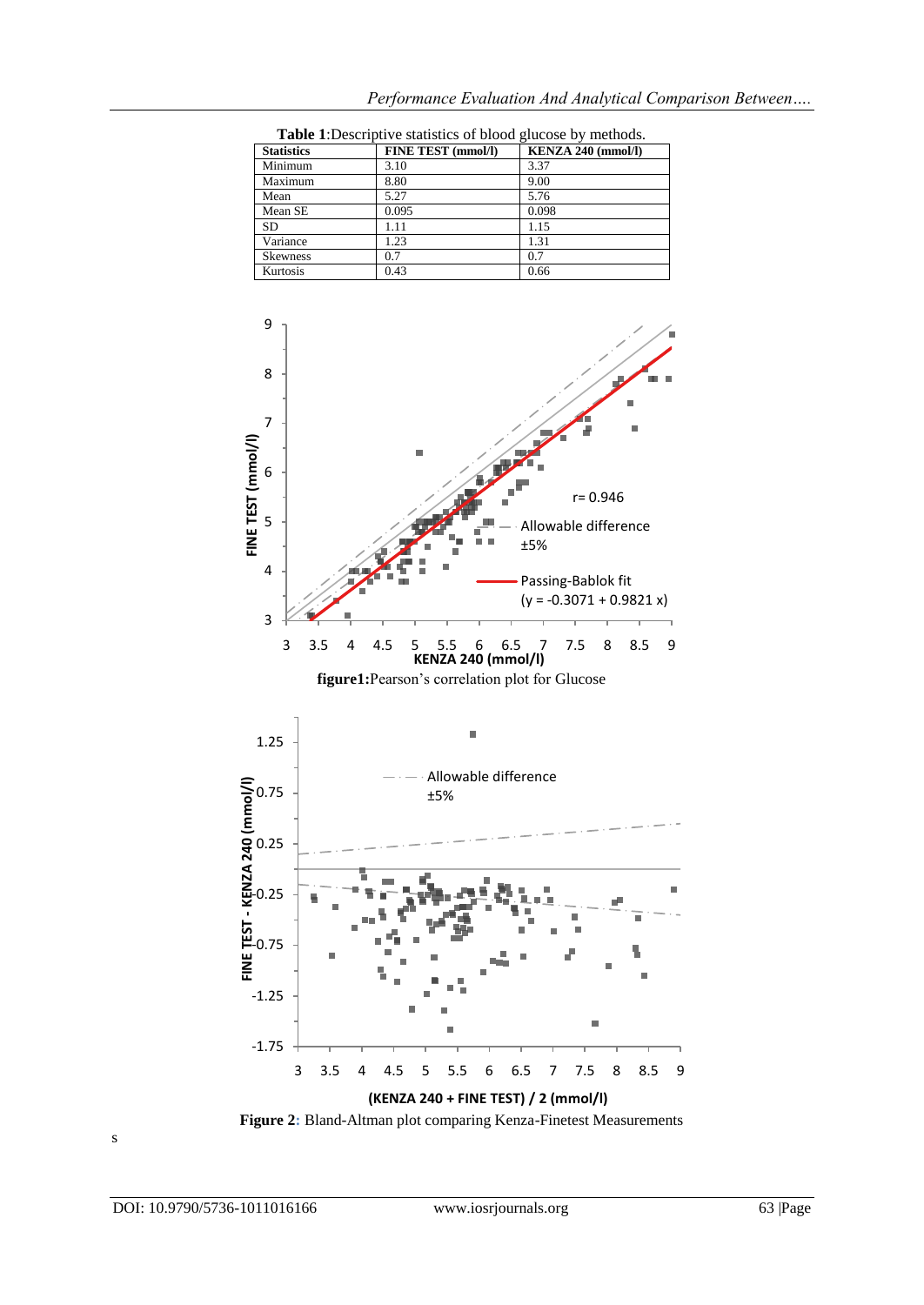

**Figure 3:** Receiver operating characteristic (ROC) curve for Kenza measurements at  $> 5.6$ mmol/l



**Figure 4:** ROC curve for Finetest measurements at  $> 5.6$ mmol/l

#### **IV. Discussion**

The positive Bland-Altman error plot >5.6mmol/l. (62.2%) indicated that KENZA 240 measurements overestimated FINETEST.The results shows that the mean value of blood glucose concentrations in(table1)were higher in by the spectrophotometric method KENZA 240 (5.76 mmol/l) than by the FINE TEST glucose meter (5.27 mmol/l). The Finetest Auto-codingTM Premium Blood Glucose Monitoring System is plasma-calibrated to allow easy comparison of results with laboratory methods. Blood glucose test meter which is calibrated against a whole blood method may have different results in comparison to Finetest Auto-codingTM[12].

Glucose meters are universally utilized in the management of hypoglycemic and hyperglycemic disorders in a variety of health care settings. Establishing the accuracy of glucose meter, however is challenging. Glucose meter can only analyze the whole blood and glucose is unstable in whole blood[12].Erythrocyte metablolizeglucose,so glycolysis will decrease glucose concentration[12].Result of t-test analysis revealed a statistically significant difference (p<0.05) between the pairs of overall measurements by KENZA 240 and FINE TEST. Pearson's analysis (Figure 1) revealed a high correlation value ( $r = 0.946$ ) between KENZA 240 and FINE TEST measurements of blood glucose. Passing-Bablok fit of the regression line provided the equation: FINE TEST (mmol/l) =  $-0.3071 + 0.9821$  KENZA 240 (mmol/l); and slope value (0.9821, 95% CI: 10.9375 to 1.023) supports the high correlation coefficient. It is well recognised that the colorimetric /spectrophotometric estimation of plasma glucose using glucose oxidase method is the gold standard for glucose estimation[13].However, many diabetic patients find it difficult to go all the way to the laboratory for repeated blood sugar estimation.glucometers then is mainly used by many patients,but clinicians are more concerned with

DOI: 10.9790/5736-1011016166 www.iosrjournals.org 64 |Page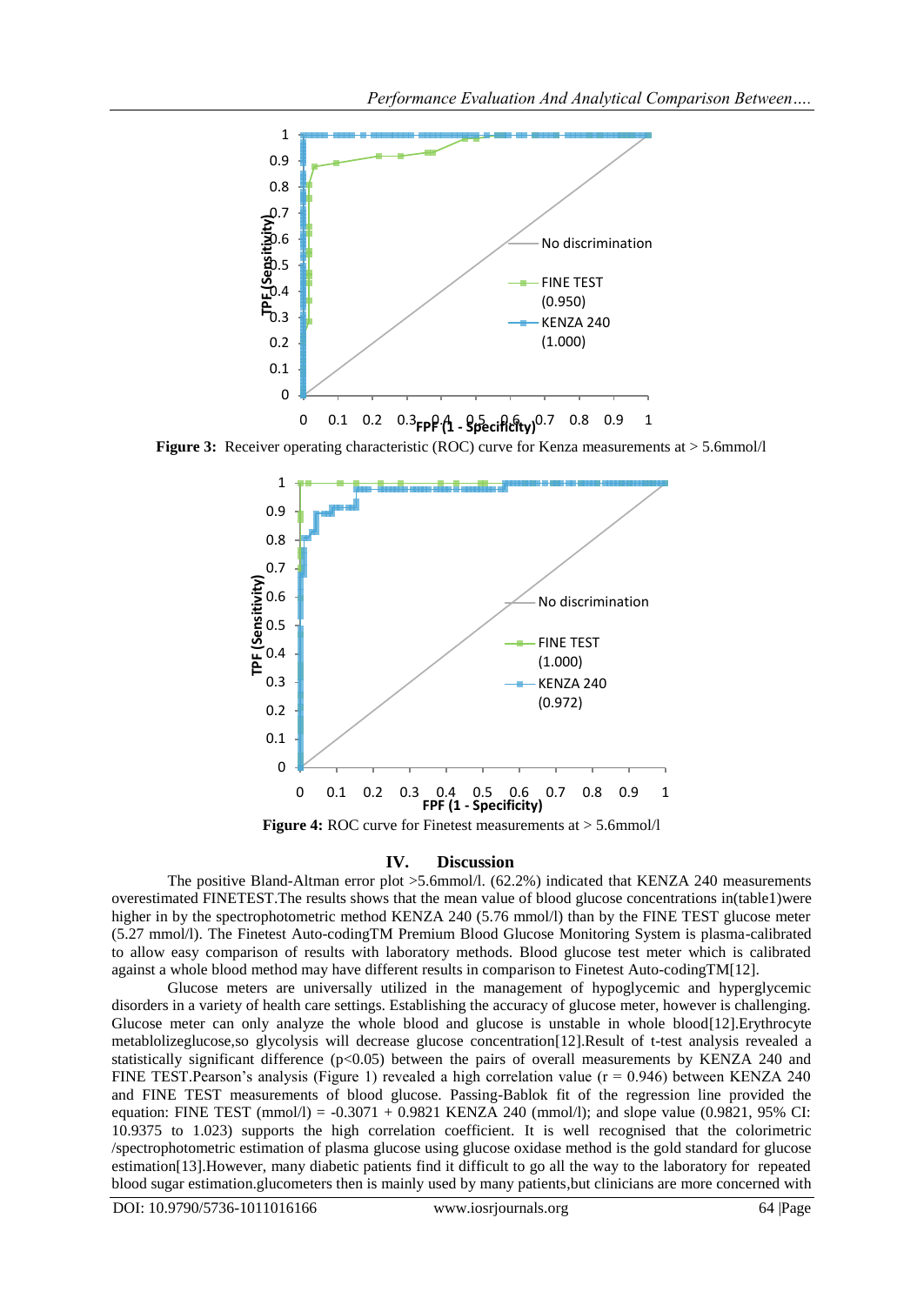clinical agreement of the glucose meter with a serum/ plasma laboratory result [14].Acceptable criteria for clinical agreement vary across the range of glucose concentrations and depend on how the result will be used in screening or management of the patient. A variety of factors can affect glucose meter results including operating techniques, environmental exposure and patient factors[15]The Bland-Altman plot of mean difference expresses high level of agreement between the KENZA 240 and FINE TEST measurements. The average error in evaluating blood glucose with FINE TEST compared with evaluation with KENZA 240 (calculated by FINE TEST – KENZA 240) ranges between 3.24 to 8.90 mmol/l) (95% CI =  $-0.554$  to  $-0.431$ . This results is in agreement with the results of many other studies[15,16,17].Clark and associates tried to address clinical agreement by developing an error grid analysis method that evaluates the clinical significance of the glucose meter result against a comparative method[17].Clinical accuracy of the instrument also depends on how the obtained information will be used, screening, diagnosis, management [18]. A significant positive bias of  $\langle 10 \rangle$  was seen in more than a third of glucose results fromthree new plasma-calibrated blood glucose meterswhen compared to another method.Glucose meter variability or precision also contributes to differences in glucose meter analytical and clinical agreement[14].A study by Boyd etal Monte Carlo simulation model,evaluated the clinical significance of glucose meter precision[19].the study reveals that pairs of meter measured and true laboratory glucoses were ramdomly generated based on a mathematical model of total glucose meter error.paired-differences were assessed for clinical accuracy against an algorithm for insulin dosing.With a glucose meter analytical variability of only 5%,clinical insulin doses varied in 8-23% of cases,depending on the glucose concentration when compared against doasgebased on the laboratory results[20]. The brain account for 60% of the glucose utilization, so infants and small children have higher glucose utilizations rates and are more prone to hypoglycemia. Standard organisations and professional societies differ on accuracy acceptability criteria. The American Diabetes Association has recommended that glucose meter s agree to within  $\pm$  15% of the laboratory method at all concentrations, with a future performance goal of  $\pm$  5% agreements at all concentrations [16] since meter performance can change across the range of the glucose concentrations, some performance criteria differ between the hypoglycemia range and hyperglycemia range. For instance, the international organization for Standardization and the US food and drug Administration has set accuracy criteria at  $\pm$  20mg/dl (1.1 mmol/l) for levels < 100mg/dl (5.6 mmol/ liter) or levels > 100mg/dl (5.6 mmol/liter) for atleast 95% of results [20].Low pH < 6.95 falsely decreases glucose readings, while high pH increases meter reading for meters utilizing glucose oxidase. In diabetic keto acidosis, glucose readings are obtained by all meters affected and display falsely decreased results[21].The results(figure3,4) revealed that at >5.6mmol/lKENZA 240 and FINE TEST provided 100% sensitivity (Area under the Curve - AUC = 95.0%) was 62.2% and 98.50 specificity.Medications taken by a patient may interfere with their glucose meter readings [21].Tang and associates studied the interference of 30 drugs with glucose meter readings [22] Glucose – oxidase based meters were affected most frequently possibly because of the peroxide reduction detection method utilized by these meters. Acetaminophen and ascorbic acid consume peroxide which results in lower blood glucose. There are newer amperometric meters with a third electrode that minimized the interference[23].

#### **V. Conclusion**

Conclusively,both patients and doctors need a certain level of confidence in the results of glucose meters, with the high level of agreement between the spectrophotometric method and glucose metersmeasurements by the the Bland-Altman plot of mean difference reveals that the glucose meters are as reliable as the spectrophotometric method for blood glucosedetermination,though,pre-analytical variables should be taken into consideration when interpreting blood glucose results.This study showed the clinical accuracy of the glucose meter and concluded that the glucose meters are sufficiently reliable for clinical decision making.

### **Acknowledgement**

Authors acknowledge the support of all the staff of Chemical Pathology laboratory,and the Health, Research and Ethics Comittee of Benue State University , Makurdi,Nigeria.

#### **References**

- [1]. J.MBurrin and C.P Price(1985) Measurement of blood glucose.Annclin Biochem,22:327-342
- [2]. Cryer P.E.(1981) Glucose Counterregulation in Man.Diabetes;30:261-4
- [3]. Van Soest, P. J. (1994).Nutritional ecology of the ruminant. 2nd Ed. Cornell Univ. Press, ISBN 080142772X
- [4]. Young, J. W. (1977)."Gluconeogenesis in cattle: Significance and methodology".Journal of Dairy Science.**60** (1): 1–15.
- [5]. Rosemary Walker & Jill Rodgers Type2 Diabetes Your Questions Answered, Dorling Kindersley, 2006,ISBN 1-74033-550-3.
- [6]. Cornblath M,Schwatze R.(1976). Disorders of Carbohydrate metabolism in infancy.Philadelphia:W.B.S anders
- [7]. .Bernstein RK. London: Little Brown; (1997). Dr. Bernstein's diabetes solution.A complete guide to achieving normal blood sugars.
- [8]. .American Diabetes Association.Standards of medical care in diabetes–2008.Diabetes Care.2008;31(Suppl 1):S12–S54.
- [9]. 9.Burtis CA, Ashwood ER. 3rd ed. Philadelphia: W.B. Sanders; 1999. Tietz textbook of clinical chemistry.
- [10]. BIOLABO. Kenza 240 TX. Automatic biochemistry analyser. BIOLABO France [Internet]. 2016. Available from: http://www.biolabo.fr/..